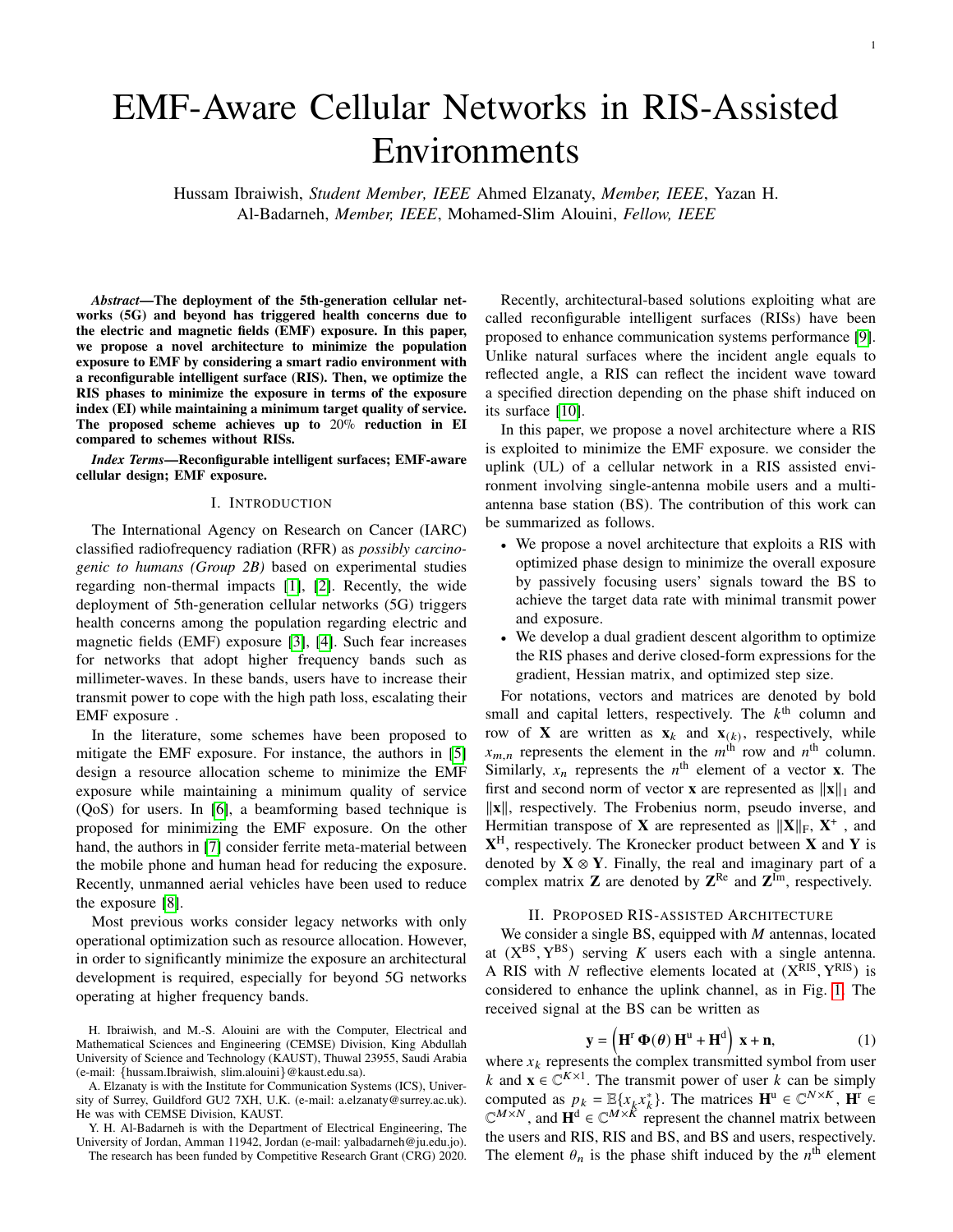

<span id="page-1-0"></span>Fig. 1. The system model of the proposed cellular network with a RIS.

of the RIS,  $\theta \in \mathbb{R}^{N \times 1}$ ,  $\phi_{n,n} \triangleq e^{j\theta_n}$ , and  $\Phi(\theta) \in \mathbb{C}^{N \times N}$  is a diagonal matrix. The vector  $\mathbf{n} \in \mathbb{C}^{M \times 1}$  represents the additive white Gaussian noise (AWGN) at the BS, where all entries of **n** are complex Gaussian random variables with zero means and  $\sigma^2$  variances. The BS estimates users' signals by applying a linear estimator, i.e., multiplying **y** by a beamforming matrix  $\mathbf{G} \in \mathbb{C}^{K \times M}$ .

## III. EMF-AWARE DESIGN WITH RIS

A single user exposure can be quantified by the specific absorption rate (SAR), which is defined as the power absorbed per mass of exposed tissue  $(W/Kg)$ . The SAR for a certain user can be modeled as a summation of the exposure caused by the cellular phone itself due to the UL, i.e.,  $SAR^{UL}$ , and the exposure resulting form the base station due to the downlink (DL), i.e.,  $SAR^{DL}$ . The exposure for the  $k^{\text{th}}$  user is

$$
\text{SAR}_k = \text{SAR}_k^{\text{UL}} + \text{SAR}_k^{\text{DL}} \triangleq \text{SAR}_k^{\text{ref,UL}} p_k + \text{SAR}_k^{\text{ref,DL}} s_k, (2)
$$

where  $p_k$  is the transmit power in W, SAR<sup>ref,UL</sup> is the normalized SAR<sup>UL</sup> (i.e., the induced SAR<sup>UL</sup> when  $p_k$  equals 1 W),  $s_k$  is the received power density from the BS in W/m<sup>2</sup>, and SAR<sup>pL</sup> is the normalized SAR<sup>pL</sup> (i.e., SAR<sub>k</sub>L when  $s_k$ ) equals  $1 \text{ W/m}^2$ ). To account for the population exposure, we consider the exposure index (EI) metric [\[11\]](#page-4-10)

$$
EI \triangleq \sum_{k=1}^{K} SAR_k \ [W/Kg]. \tag{3}
$$

The BS transmit power is significantly higher than that of users. However, the received power density  $s_k$  can be quite low, because users are usually far from the BS, i.e. located outside the exclusion zone. According to the Federal Communications Commission (FCC), the received power density near typical cellular towers is usually less than  $10 \, mW/m^2$ . Using a typical value of  $SAR_k^{\text{ref,DL}}$  in [\[11\]](#page-4-10), we have a SAR<sup>DL</sup> of 42  $\mu$ W/Kg. On the other hand, for the maximum transmit power for a mobile phone of  $200 \, mW$ , we have  $SAR_k^{\text{UL}} = 1060 \ \mu\text{W/Kg}$ , which is significantly higher than the DL exposure, as also shown in [\[8\]](#page-4-7). Hence, we consider only the UL exposure. Now, the EI can be written  $as<sup>1</sup>$  $as<sup>1</sup>$  $as<sup>1</sup>$ 

EI (**p**) = 
$$
\sum_{k=1}^{K} \text{SAR}_{k}^{\text{ref}} p_{k} \quad [\text{W/Kg}],
$$
 (4)

<span id="page-1-1"></span><sup>1</sup>Since only the UL exposure is considered, we remove the UL superscript.

Then, the optimization problem can be formulated as

$$
\underset{\mathbf{p}, \theta, \mathbf{G}}{\text{minimize}} \qquad \text{EI}(\mathbf{p}) \tag{5a}
$$

subject to 
$$
r_k(\theta, \mathbf{G}, \mathbf{p}) \triangleq \log_2 (1 + \text{SINR}_k) \ge r_k^{\text{th}}
$$
 (5b)

<span id="page-1-6"></span><span id="page-1-3"></span>
$$
p_k \le p_{\max}, \forall k \in \mathbb{K} \triangleq \{1, 2, \cdots, K\}, \qquad (5c)
$$

where  $r_k$  in bits/Hz is the actual spectral efficiency for user  $k$ ,  $r_k^{\text{th}}$  is the minimum spectral efficiency required by user k,  $p_{\text{max}}$ is the maximum allowable transmit power of users' devices, which also limits the exposure experienced by each user, and  $SINR_k$  is the signal-to-interference plus noise ratio (SINR) of the  $k^{\text{th}}$  user. The SINR can be written as

$$
\text{SINR}_k = \frac{|\mathbf{g}_{(k)}(\mathbf{H}^{\text{T}}\mathbf{\Phi}(\boldsymbol{\theta})\mathbf{h}_k^{\text{u}} + \mathbf{h}_k^{\text{d}}) x_k|^2}{\sigma^2 ||\mathbf{g}_{(k)}||^2 + \sum_{i=1, i \neq k}^K |\mathbf{g}_{(k)}(\mathbf{H}^{\text{T}}\mathbf{\Phi}(\boldsymbol{\theta})\mathbf{h}_i^{\text{u}} + \mathbf{h}_i^{\text{d}}) x_i|^2}, \quad (6)
$$

where  $\mathbf{g}_{(k)}$  is the  $k^{\text{th}}$  row of the beamforming matrix **G**.

#### IV. OPTIMIZATION ALGORITHM

#### *A. Problem Reduction*

The problem is non-convex and requires joint optimization of the beamforming, users' transmit power, and RIS phases. We propose an alternate optimization algorithm where we first design the beamforming and user allocated power for a fixed RIS phases profile. Then, we optimize the RIS phases and iterate between these two processes till convergence.

For a fixed RIS phase profile, the optimal beamforming vectors and allocated powers for this problem can be obtained as in [\[12\]](#page-4-11). Nevertheless, this method requires high computational complexity iterative algorithm. Also, it does not suppress the interference from various users at the BS, further complicating the problem. In this regard, we design the beamformer so that it eliminates the cross-interference from various users at the BS, i.e., zero-forcing (ZF) beamforming. Hence, the beamforming matrix at the BS can be written as [\[13\]](#page-4-12)

<span id="page-1-4"></span> $G(\theta) = (H^r \Phi(\theta) H^u + H^d)^+$ , for  $N \ge K$  and  $M \ge K$ . (7) By noting that  $|\mathbf{g}_{(k)}(\mathbf{H}^{\mathsf{T}}\mathbf{\Phi}(\boldsymbol{\theta}))\mathbf{h}_{k}^{\mu} + \mathbf{h}_{k}^{d}\big| x_{k}|^{2} = p_{k}$  and  $\sum_{i=1, i \neq k}^{K} |\mathbf{g}_{(k)}(\mathbf{H}^{\mathsf{T}} \mathbf{\Phi}(\boldsymbol{\theta}) \mathbf{h}^{\mathsf{u}}_i + \mathbf{h}^{\mathsf{d}}_i) x_i|^2 = 0$ , the SINR can be written as  $\text{SINR}_k = p_k \sigma^{-2} ||\mathbf{g}_{(k)}||$ −2 .

Since the objective function and achieved data rate are monotonically increasing in the users' transmit power, the optimal  $p_k$  is the power that achieves the minimum required data rate  $r_k^{\text{th}}$ . Otherwise, this will lead to an unnecessary exposure rise. Thus, the power of the  $k^{\text{th}}$  user is set to

$$
p_k(\boldsymbol{\theta}) = (2^{r_k^{\text{th}}} - 1) \sigma^2 \left\| \mathbf{g}_{(k)} \right\|^2 \triangleq \widetilde{\sigma}_k^2 \left\| \mathbf{g}_{(k)} \right\|^2, \forall k \in \mathbb{K}.
$$
 (8)

Accordingly, we can eliminate the data rate constraint by substituting [\(8\)](#page-1-2) in [\(5a\)](#page-1-3). After representing both **G** and **p** as functions of  $\theta$  as in [\(7\)](#page-1-4) and [\(8\)](#page-1-2), the optimization problem is relaxed to

<span id="page-1-5"></span><span id="page-1-2"></span>
$$
\underset{\theta}{\text{minimize}} \qquad \sum_{k=1}^{K} \text{SAR}_{k}^{\text{ref}} \ \widetilde{\sigma}_{k}^{2} \left\| \mathbf{g}_{(k)} \right\|^{2} \tag{9a}
$$

subject to  $\|g_{(k)}\|^2 \leq p_{\text{max}}.$  (9b)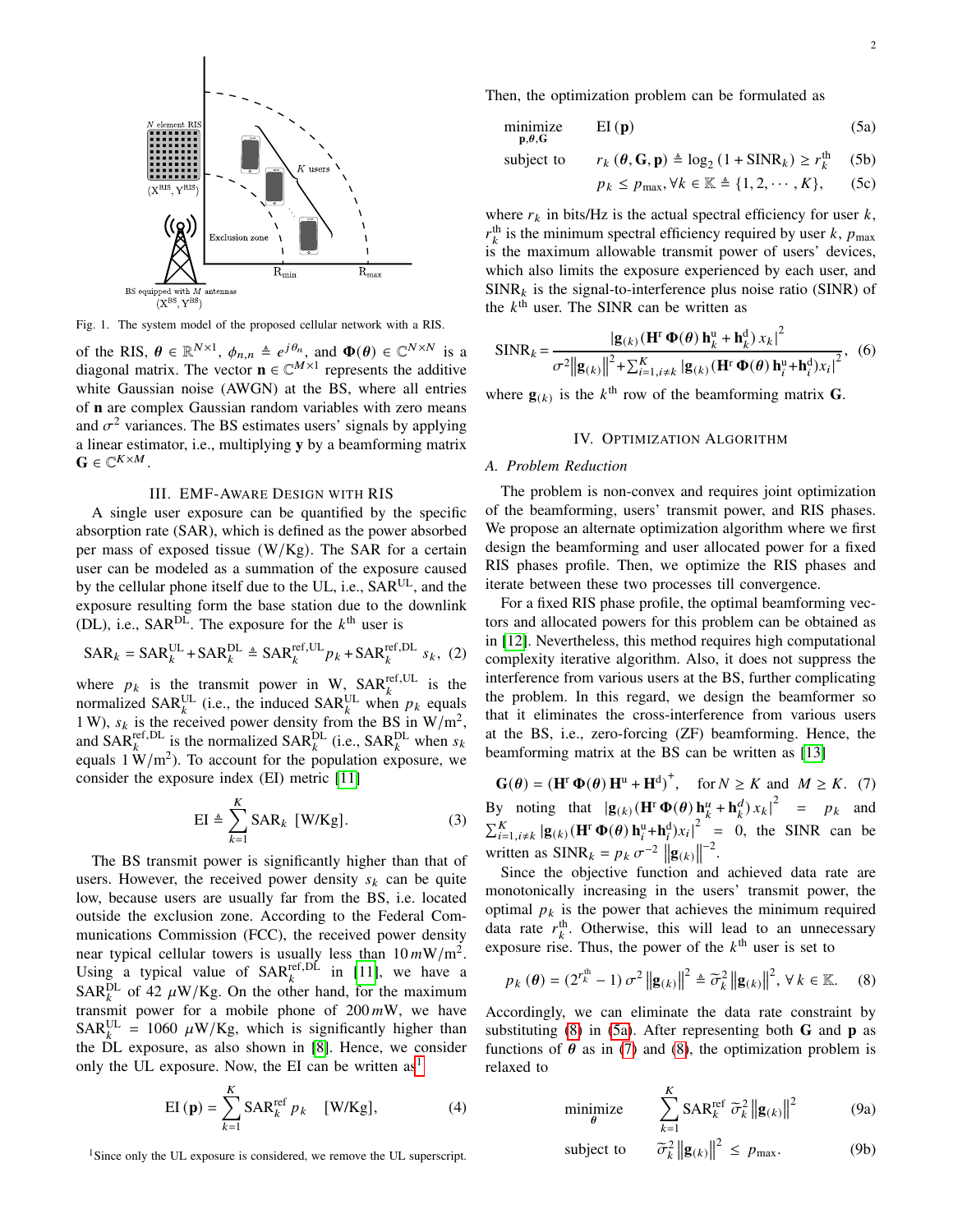3

Although problem [\(9\)](#page-1-5) is not identically equivalent to [\(5\)](#page-1-6), it can lead to a solution that sufficiently reduces the EI with low computational complexity.

As we can see in [\(8\)](#page-1-2), larger  $\tilde{\sigma}_k^2$  values necessitate higher<br>wer to be transmitted from the mobile and possibly that power to be transmitted from the mobile and possibly that power will exceed  $p_{\text{max}}$ . Hence, the maximum  $p_k$  is forced to be  $p_{\text{max}}$ , which can result in a rate,  $r_k$ , that is less than the target rate,  $r_k^{\text{th}}$ , i.e., the problem becomes infeasible. Therefore, we define the rate satisfaction ratio for the users as  $\sum_{k=1}^{K} r_k / \sum_{k=1}^{K} r_k^{\text{th}}$ , quantifying the solution feasibility. Even though the problem is still non-convex, applying various convex optimization algorithms can significantly reduce the objective function, leading to a local minimum. The solution for the above problem must satisfies the Karush–Kuhn–Tucker (KKT) conditions where it must be a saddle point within the Lagrangian function. Thus, our new objective is to find a saddle point for the following Lagrangian function

<span id="page-2-0"></span>
$$
\mathcal{L}(\boldsymbol{\theta}, \lambda) = \mathbb{E} \mathbf{I}(\mathbf{p}(\boldsymbol{\theta})) + \lambda^{\top} (\mathbf{p}(\boldsymbol{\theta}) - \mathbf{p}_{\text{max}}), \quad (10)
$$

where  $\lambda \in \mathbb{R}^{K \times 1}$  represents the KKT multipliers and  $\mathbf{p}_{\text{max}} \in$  $\mathbb{R}^{K\times 1}$  is a vector with each entity being  $p_{\text{max}}$ .

In this work, we propose the dual gradient descent algorithm where we iteratively apply two phases [\[14\]](#page-4-13). In the first phase, the Lagrangian function is minimized by applying the gradient descent considering only the optimization variables while in the second phase, the Lagrangian function is maximized by applying the gradient ascent considering only the multipliers, thus both gradient descent and ascent are adopted. At the  $t<sup>th</sup>$ iteration, the algorithm updates the phases and multipliers as  $\boldsymbol{\theta}$ ĺ  $\{t-1\}$  $\{t-1\}$ Ι

$$
\theta^{\{t\}} = \theta^{\{t-1\}} - \alpha \nabla_{\theta} \mathcal{L}\left(\theta^{\{t-1\}}, \lambda^{\{t-1\}}\right) \tag{11}
$$

$$
\lambda^{\{t\}} = \lambda^{\{t-1\}} + \beta \nabla_{\lambda} \mathcal{L}\left(\theta^{\{t\}}, \lambda^{\{t-1\}}\right),\tag{12}
$$

where  $\alpha$  and  $\beta$  are the step sizes for updating the RIS phases and multipliers, respectively. The gradient of the Lagrangian function with respect to both of the RIS phases and KKT multipliers and the step sizes are investigated below.

## *B. Gradient of the Lagrangian Function*

Let 
$$
a_k \triangleq \left(\text{SAR}_k^{\text{ref}} + \lambda_k\right) \widetilde{\sigma}_k^2
$$
,  $\mathbf{A} \triangleq \text{diag}[a_1, a_2, ..., a_k]$ ,  $\overline{\mathbf{H}}^{\text{u}} \triangleq$ 

**H**u  $\overrightarrow{\mathbf{A}^{-1}}$ , and  $\overrightarrow{\mathbf{H}}^{d} \triangleq \mathbf{H}^{d} \sqrt{d}$ **A**−<sup>1</sup> , the Lagrangian function in [\(10\)](#page-2-0) can be simplified as

$$
\mathcal{L}(\theta, \lambda) = \text{tr}(\mathbf{T}) - p_{\text{max}} ||\lambda||_1, \qquad (13)
$$

where  $\mathbf{T} \triangleq (\mathbf{Q}^H \mathbf{Q})^{-1}$  and  $\mathbf{Q} \triangleq \mathbf{H}^{\text{t}} \boldsymbol{\Phi} \overline{\mathbf{H}}^{\text{u}} + \overline{\mathbf{H}}^{\text{d}}$ . The derivative of the Lagrangian function with respect to  $\theta_i$  is denoted by  $\mathcal{L}'(i)$  and can be derived using matrix calculus as<sup>[2](#page-2-1)</sup>

<span id="page-2-2"></span>
$$
\mathcal{L}'(i) \triangleq \frac{\partial \mathcal{L}}{\partial \theta_i} = \Re \left\{ \text{tr} \left( j e^{j\theta_n} \left( \mathbf{h}_i^{\text{r}} \otimes \overline{\mathbf{h}}_{(i)}^{\text{u}} \right) \left( \frac{\partial \mathcal{L}}{\partial \mathbf{Q}} \right)^H \right) \right\},\qquad(14)
$$

where

$$
\frac{\partial \mathcal{L}}{\partial \mathbf{Q}} = -2\mathbf{Q}\mathbf{T}^2,\tag{15}
$$

as shown in the supplemental material and in the extended version [\[15\]](#page-4-14). On the other hand, the derivative with respect to the multipliers can be written as

<span id="page-2-4"></span>
$$
\frac{\partial \mathcal{L}}{\partial \lambda_i} = \widetilde{\sigma}_k^2 \left\| \mathbf{g}_{(i)} \right\|^2 - p_{\text{max}}, \quad \forall i \in \{1, 2, \cdots, N\}.
$$
 (16)

<span id="page-2-1"></span><sup>2</sup>For notational simplicity, we drop the dependency on  $\theta$  and  $\lambda$  in  $\mathcal{L}(\theta, \lambda)$ .

Algorithm 1: Optimal Step Size Sub-Algorithm **Input** :  $\theta$ ,  $\lambda$  $1 \ \alpha^* \leftarrow 0, \ \text{EI}_{\text{min}} \leftarrow \infty$   $\triangleright$  Initialization 2 **g** ←  $\nabla_{\theta} \mathcal{L} (\theta, \lambda)$   $\rightarrow$  Compute the gradient at  $\theta$ 3  $\bar{\alpha}$  ← [0, 0.5 $\pi$ /max(|**g**|),  $\pi$ /max(|**g**|)]  $\rightarrow$  Initialize the guessing points of  $\alpha^*$ . The points  $0.5\pi/\max(|g|)$ ,  $\pi$ /max(|**g**|) were chosen so that the maximum updated phase will be shifted by  $\pi/2$  and  $\pi$ , respectively. 4 for *i* in  $(1, \text{length}(\bar{\alpha}))$  do 5  $\theta \leftarrow \theta - \bar{\alpha}_i \mathbf{g}$  > Compute  $\theta$  using  $\bar{\alpha}_i$ <br>6 **if** EI( $\mathbf{p}(\theta)$ ) < EI<sub>min</sub> then 6 if  $\text{EI}(\mathbf{p}(\widetilde{\boldsymbol{\theta}})) < \text{EI}_{min}$  then<br>  $\tau$  |  $\widetilde{\mathbf{g}} \leftarrow \nabla_{\boldsymbol{\theta}} \mathcal{L}(\widetilde{\boldsymbol{\theta}}, \lambda) \rightarrow \mathbb{C}$ 7 **a e**  $\overline{\mathbf{g}} \leftarrow \nabla_{\theta} \mathcal{L}(\overline{\theta}, \lambda)$  **⊳** Compute the gradient at  $\overline{\theta}$ <br> **a e i i**  $\overline{\mathbf{H}} \leftarrow \mathbf{H}_{\theta}(\overline{\theta}, \lambda)$  **⊳** Compute the Hessian at  $\overline{\theta}$ ► Compute the Hessian at  $\tilde{\theta}$ 

9  
\n10  
\n
$$
\begin{array}{|c|c|c|c|c|}\n\hline\n\text{if } g^\top \widetilde{\mathbf{H}} \, g > 0 \text{ then} \\
\hline\n\begin{array}{c|c|c}\n\hline\n\alpha^* & \leftarrow & \bar{\alpha}_i + (g^\top \widetilde{g})/g^\top \widetilde{\mathbf{H}} \, g & \rightarrow \text{ Compute } \alpha^* \\
\hline\n\end{array}\n\hline\n\end{array}
$$
\n11  
\n
$$
\text{EI}_{\text{min}} \leftarrow \text{EI}(p(\widetilde{\theta})) \qquad \Rightarrow \text{update } \text{EI}_{\text{min}}
$$

<span id="page-2-3"></span>12 return  $\alpha^*$ 

Algorithm 2: EMF Reduction Algorithm **Input** :  $\mathbf{H}^{\mathrm{u}}, \mathbf{H}^{\mathrm{r}}, \mathbf{H}^{\mathrm{d}}, \sigma, \gamma, \text{SAR}^{\mathrm{ref}}_{k}, r_{\mathrm{th}}, \ \forall k \in \mathbb{K}$ 1  $\theta \leftarrow 0$ ,  $\lambda \leftarrow 0$   $\rightarrow$  Initialize  $\lambda$  and  $\theta$ 2  $\beta^* = \gamma \sum_{k=1}^K \text{SAR}_k^{\text{ref}}$  $/K$  ► Compute  $\beta^*$ <sup>3</sup> while stopping criterion not met do 4 Compute  $\mathcal{L}'_i$ ,  $\forall i \in (1, 2, ..., N)$  using [\(14\)](#page-2-2) 5 Compute  $\alpha^*$  using algorithm [\(1\)](#page-2-3) 6  $\theta \leftarrow \theta - \alpha^* \nabla_{\theta} \mathcal{L}(\theta, \lambda)$   $\rightarrow$  update  $\theta$ 7 Compute  $\partial \mathcal{L}/\partial \lambda_k$ ,  $\forall k \in \mathbb{K}$  using [\(16\)](#page-2-4) 8  $\boldsymbol{\lambda} \leftarrow \max(\boldsymbol{0}, \lambda + \beta^* \nabla_{\lambda} \mathcal{L}(\boldsymbol{\theta}, \lambda))$  ► update  $\lambda$ 9 Compute  $p_k$ ,  $\forall k \in \mathbb{K}$  using [\(8\)](#page-1-2) 10 if  $p_k$  <  $p_{\text{max}}$  then 11  $\lambda_k \leftarrow 0$   $\rightarrow \forall k \in \mathbb{K}$ 12  $\mathbf{p} \leftarrow \min(\mathbf{p}, \mathbf{p}_{\max})$ 13 return  $\theta$ , p

## *C. Optimal Step Size*

Regarding the step size for the phase update, we approximate the Lagrangian function around an initial step size  $\bar{\alpha}$ by a quadratic function. Then, the optimal step size  $\alpha^*$  of the approximated Lagrangian function can be found as

<span id="page-2-5"></span>
$$
\alpha^* = \bar{\alpha} + \frac{(\nabla_{\theta} \mathcal{L}(\theta, \lambda))^{\top} \nabla_{\theta} \mathcal{L}(\tilde{\theta}, \lambda)}{(\nabla_{\theta} \mathcal{L}(\theta, \lambda))^{\top} \mathbf{H}_{\theta}(\tilde{\theta}, \lambda) \nabla_{\theta} \mathcal{L}(\theta, \lambda)},
$$
(17)

where  $\tilde{\theta} = \theta - \bar{\alpha} \nabla_{\theta} \mathcal{L}(\theta, \lambda)$  and  $\mathbf{H}_{\theta}(\tilde{\theta}, \lambda) \in \mathbb{R}^{N \times N}$  is the Hessian matrix of the Lagrangian function computed at  $\theta$  and  $\lambda$ . The elements of the Hessian matrix can be computed as

$$
\frac{\partial^2 \mathcal{L}}{\partial \theta_v \partial \theta_u} = \begin{cases} \mathfrak{R} \left\{ \psi_{v,u} \right\} & , v \neq u \\ \mathfrak{R} \left\{ \text{tr} \left( j \mathbf{R} \mathbf{T}^2 \mathbf{Q}^H \right) + \psi_{v,v} \right\} & , v = u \end{cases}, \quad (18)
$$

whe

$$
\text{where} \quad \psi_{v,u} \triangleq \text{tr}\bigg(j e^{j\theta_u} \left(\mathbf{h}_u^{\text{r}} \otimes \overline{\mathbf{h}}_{(u)}^{\text{u}}\right) \left(\frac{\partial \mathcal{L}'(v)}{\partial \mathbf{Q}}\right)^H\bigg), \qquad (19)
$$

$$
\frac{\mathcal{L}'(v)}{\partial \mathbf{Q}} = \mathbf{RT}^2 - \mathbf{QT} (\mathbf{TC} - \mathbf{CT}) \mathbf{T},\tag{20}
$$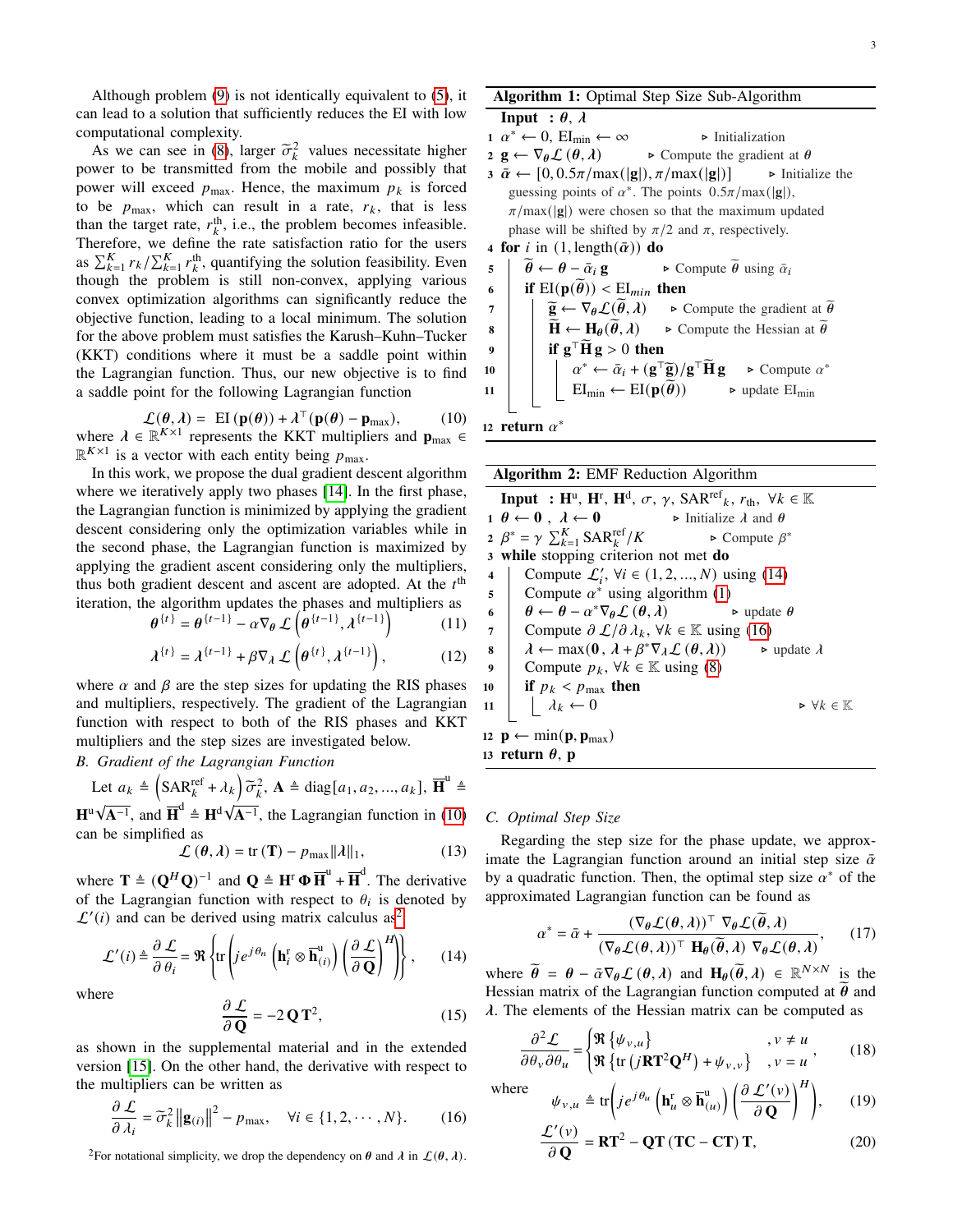

<span id="page-3-1"></span>Fig. 2. The EI vs.  $\sigma^2$  considering different scenarios, for  $K = 16$ ,  $N = 128$ , and  $M = 32$ .

for  $\mathbf{R} \triangleq -2j e^{j\theta_v} \left( \mathbf{h}_v^r \otimes \overline{\mathbf{h}}_{(v)}^u \right)$  and  $\mathbf{C} \triangleq \mathbf{R}^H \mathbf{Q} - \mathbf{Q}^H \mathbf{R}$ .

The optimal step size in  $(17)$  is computed considering a given initial step size. Algorithm [1](#page-2-3) identifies the procedure required to obtain an appropriate step size that minimizes the Lagrangian function. More precisely, the proposed algorithm begins with three initial step sizes, then the one corresponding to the minimum EI and positive curvature is chosen. In rare situations when all the initial guesses have a negative curvature, the phases will not be updated, i.e.,  $\alpha^* = 0$ , and the main algorithm will terminate.

On the other hand, reasonable values for the step size of the multipliers,  $\beta$ , is on the order of the average reference SAR. In particular, we set  $\beta = \gamma \sum_{k=1}^{K} \text{SAR}_{k}^{\text{ref}}/K$ , where  $\gamma$ is a small constant around unity that determines how quickly the KKT multipliers should be updated. For small values of  $\gamma$ (i.e., small multipliers), the Lagrangian will be closer to the main objective function, yielding smaller EI, albeit with lower rate satisfaction ratio. On the other hand, larger  $\gamma$  results in more feasible users. Thus, there is a trade off between the EI and rate satisfaction ratio depending on the choice of  $\gamma$ .

## *D. Complexity Analysis*

The computational complexity of computing the gradient is  $O(NMK)$ , while the computational complexity of computing the Hessian is  $O(N^2MK)$ . Thus, our algorithm is overwhelmed by computing the Hessian matrix which is essential to compute the optimal step size. Therefore, the overall complexity of our algorithm is  $O(N^2MK)$ . All the computations are performed by the BS, where it starts by estimating **H**<sup>u</sup> , **H**<sup>r</sup> and **H**<sup>d</sup> , then it optimizes the RIS phases and feeds such information back to the  $RIS<sup>3</sup>$  $RIS<sup>3</sup>$  $RIS<sup>3</sup>$ 

## V. NUMERICAL RESULTS

In this section, we investigate the performance of our algorithm. We set the environment as shown in Fig. [1,](#page-1-0) where there are  $K = 16$  active users uniformly distributed in the shown area. We set  $R_{min}$  and  $R_{max}$  to 10 m and 150 m, respectively. The BS and RIS are at a height of 10 m and located at  $(0, 0)$  and  $(30, 20)$  m, respectively. We consider a Rician fading for the RIS-users and RIS-BS links, as the paths involving RIS usually have a line-of-sight (LoS) component.

<span id="page-3-0"></span>



<span id="page-3-2"></span>Fig. 3. Rate satisfaction ratio vs.  $\sigma^2$  considering different scenarios, for  $K = 16$ ,  $N = 128$ , and  $M = 32$ .

Rayleigh fading is considered for user-BS links. In particular, we have

$$
\mathbf{H}^{\mathrm{r}} = \mathrm{PL}_{\mathrm{LOS}}(d^{\mathrm{RB}}) \left( \sqrt{\frac{\kappa}{\kappa + 1}} \, \mathbf{a}_{N}^{\top} \, \mathbf{a}_{M} + \sqrt{\frac{1}{\kappa + 1}} \, \tilde{\mathbf{H}}^{\mathrm{r}} \right), \qquad (21)
$$

$$
\mathbf{h}_{k}^{\mathrm{u}} = \mathrm{PL}_{\mathrm{LOS}}(d_{k}^{\mathrm{UR}}) \left( \sqrt{\frac{\kappa}{\kappa + 1}} \, \mathbf{a}_{k} + \sqrt{\frac{1}{\kappa + 1}} \, \mathbf{h}_{k}^{\mathrm{u}} \right),\tag{22}
$$

$$
\mathbf{h}_{k}^{\mathrm{d}} = \mathrm{PL}_{\mathrm{NLOS}}(d^{\mathrm{U}_{k}\mathrm{B}}) \,\tilde{\mathbf{h}}_{k}^{\mathrm{u}},\tag{23}
$$

where  $\mathbf{h}_k^{\text{u}}$  and  $\mathbf{h}_k^{\text{d}}$  are the  $k^{\text{th}}$  columns of the matrices  $\mathbf{H}^{\text{u}}$  and  $H<sup>d</sup>$ , respectively,  $d<sup>RB</sup>$  is the distance between the RIS and the BS,  $d_k^{\text{UR}}$  is the distance between the  $k^{\text{th}}$  user and RIS,  $d_k^{\text{UB}}$  is the distance between the  $k^{\text{th}}$  user and the BS, and  $\kappa$  is the Rician factor which is set to 10 in all simulations. The functions  $PL_{LOS}(d)$  and  $PL_{NLOS}(d)$  are the path losses at distance  $d$  for LoS and non-line-of-sight (NLoS) links, respectively. Both  $PL_{LOS}(d)$  and  $PL_{NLOS}(d)$  are set according to the 3GPP model [\[17\]](#page-4-16) as  $PL_{LOS}(d) = -35.6 + 22 \log_{10}(d)(dB)$  and  $PL<sub>NLOS</sub>(d) = 32.6 + 36.7 log<sub>10</sub>(d)(dB)$ . All the elements of  $\tilde{\mathbf{H}}^{\text{t}}$ ,  $\tilde{\mathbf{h}}_k^{\text{u}}$  and  $\tilde{\mathbf{h}}_k^{\text{u}}$  are independent, identically distributed (i.i.d.) complex Gaussian random variables with zero mean and unit variance. Finally,  $\mathbf{a}_M$ ,  $\mathbf{a}_N$  and  $\mathbf{a}_k$  are the steering vectors [\[18,](#page-4-17) (2)].

In these simulations, each user is generated with a 75% probability of being a data user and a 25% probability of being a voice user. Each data user has a minimum data rate of 600 Mb/s and an allocated bandwidth of 100 MHz. Each voice user has a minimum data rate of 13.3 Kb/s and an allocated bandwidth of 7 KHz. The reference SAR can be found from [\[11,](#page-4-10) Table 27] by averaging over different postures and population ages. The data users are assumed to use a mobile from a small distance in front of their torso, while voice users are assumed to put the mobile near their head resulting in SAR<sup>ref</sup> = 41 × 10<sup>-4</sup> and SAR<sup>ref</sup> = 63 × 10<sup>-4</sup> W/Kg per unit power, respectively.

# *A. Effect of RIS Phase Design*

We compare the performance of our proposed algorithm in terms of the EI and satisfied rate ratio with schemes without RIS and with various RIS phase profiles, i.e., *(i)* zero phases with  $\theta = 0$ ; *(ii)* random phases, where the phase shifts are uniformly distributed from 0 to  $2\pi$ ; *(iii)* numerically optimized phases through the interior-point method (IPM) and sequential quadratic programming (SQP). *(iv)* L-level phases where the